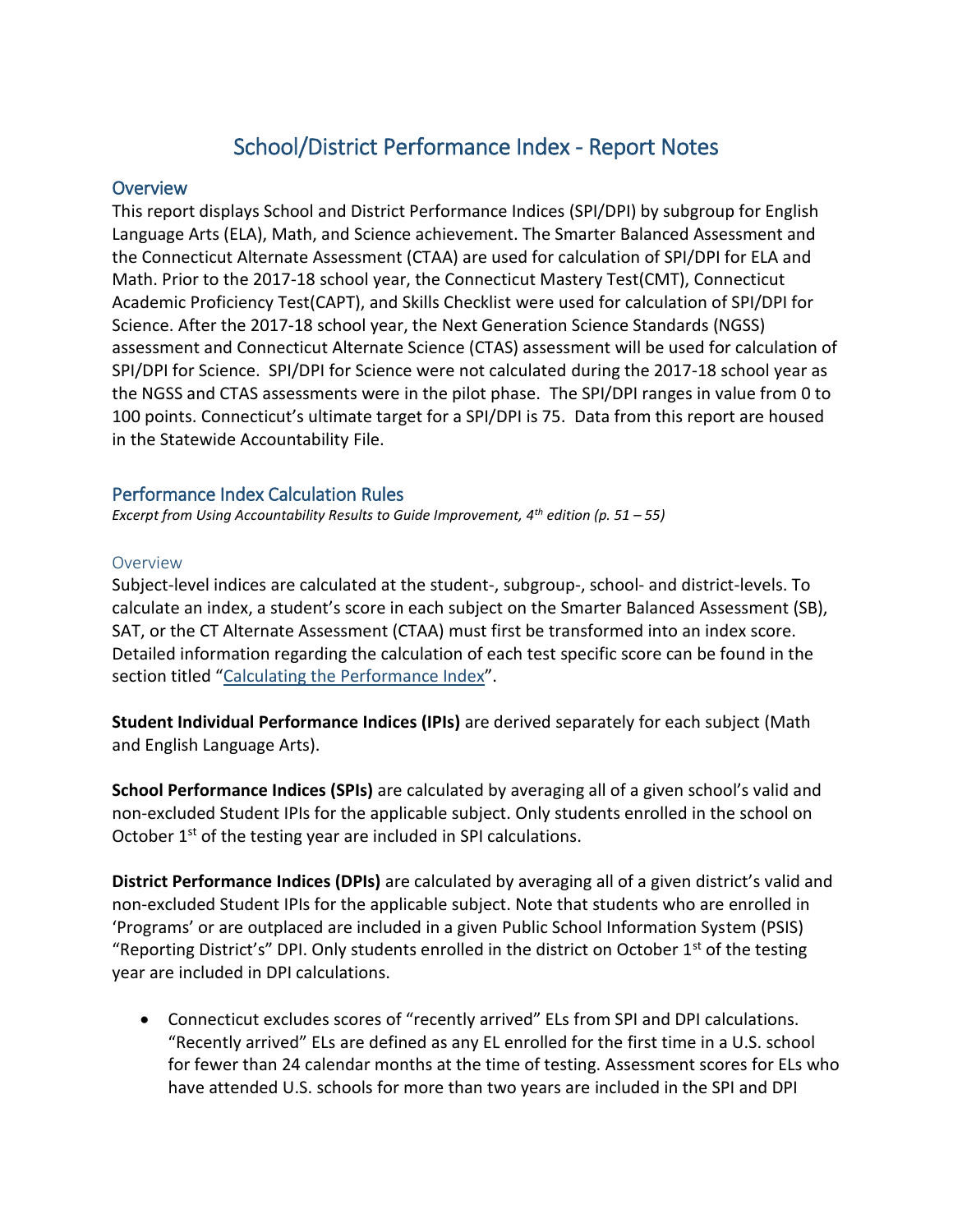calculations. For additional information, please see the section titled "Connecticut Assessment and Accountability Reporting of "Recently Arrived" English Learners".

**Participation Rates** are calculated by dividing the number of students who attempted and/or completed the assessment by the total number of students who should have been administered the subject-level assessment. Details regarding whether students were participants or non-participants is contained in the section titled "[Participation and](#page-1-0)  [Achievement Inclusion Rules.](#page-1-0)"

## File Preparation

All demographic data included in the assessment files were extracted from the CSDE frozen PSIS Registration File on the last day of the testing window. Only students in grades 3 through 8, and grade 11 are included in calculations for the standard and alternate ELA and mathematics assessments.

• English Learner (EL) "Flex" Group:

As part of the Every Student Succeeds Act (ESSA), students who do not belong to the EL subgroup at the time of testing but who have been members of the EL subgroup any time up to four years prior are included in the EL flexibility subgroup used for Indicator 1 calculations. The previous subgroup status is determined using the EL PSIS Collection variable from the October, January and June collections of the current and four prior school years. Additionally, the testing demographic file is reviewed for all available and relevant years. (Note: The January PSIS collection was discontinued in 2017-18.)

The completion of a Learner Characteristics Inventory (LCI) is required for participation in any alternate assessment. Any CTAA student record or Connecticut Alternate Science Assessment (CTAS) without a completed LCI was invalidated. These students were included as nonparticipants on the standard assessment. In cases where a standard assessment record existed for a student with a completed LCI, the standard assessment record was invalidated and the student was included as a non-participant on the alternate assessment.

## <span id="page-1-0"></span>Participation and Achievement Inclusion Rules

Accountability reporting requires a series of decision rules that specify whether a student is included in performance index and participation rate calculations. The tables on the following pages provide a comprehensive list of the assessment status rules used for accountability calculations for all summative assessments.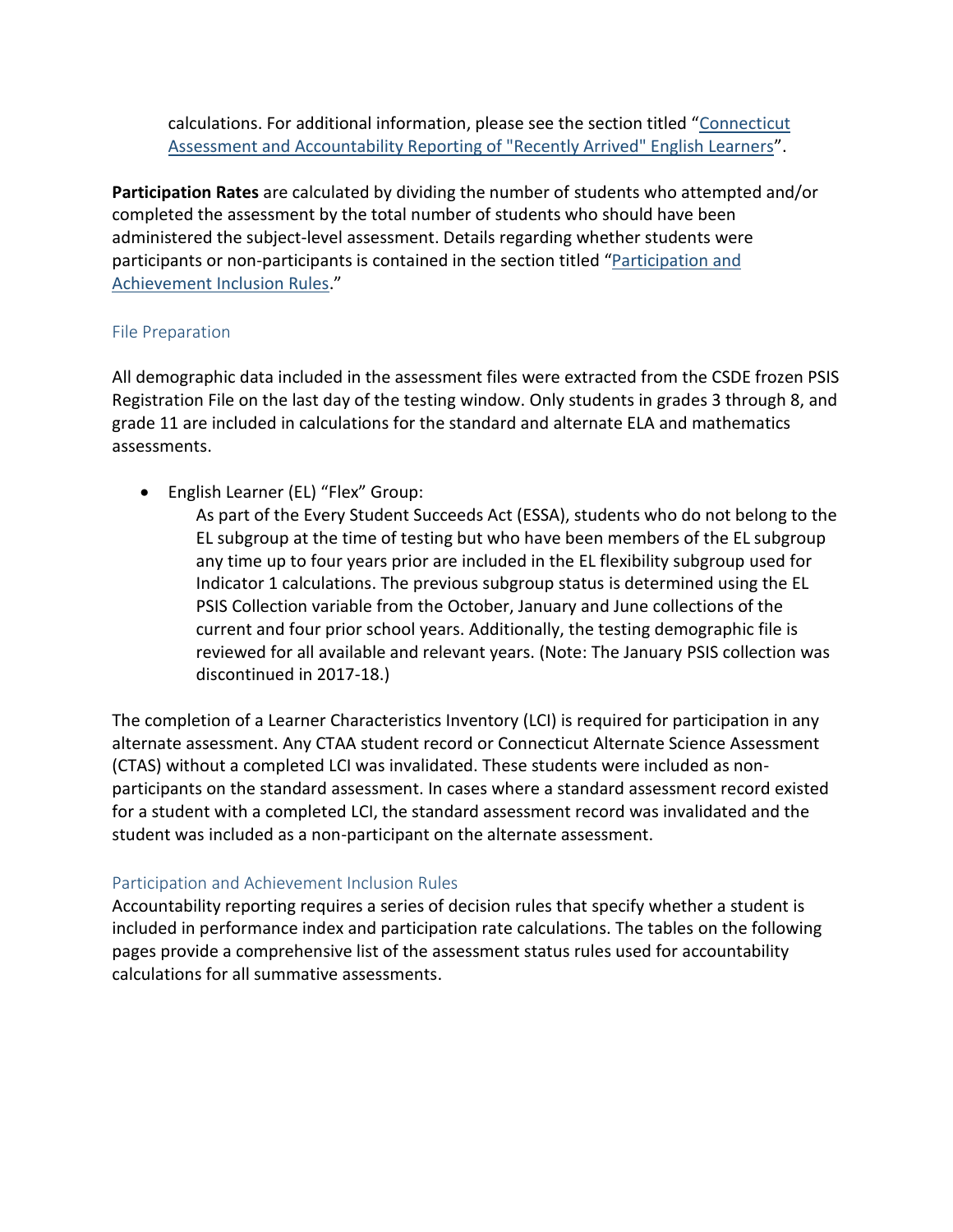| Assessment          | <b>Test Status</b>                         | Attempted<br>Flag            | Participation<br>Numerator<br>(Total<br>Tested) | Participation<br>Denominator<br>(Total<br>Students) | Accountability<br>Achievement |
|---------------------|--------------------------------------------|------------------------------|-------------------------------------------------|-----------------------------------------------------|-------------------------------|
|                     | Completed (submitted)                      |                              | Yes: P                                          | Yes                                                 | Yes: SS                       |
|                     | <b>Expired (started, not</b><br>submitted) | $Y = Items$<br>completed     | Yes: P                                          | Yes                                                 | Yes: SS                       |
|                     | Invalidated                                |                              | Yes: P                                          | Yes                                                 | exclude                       |
| Smarter             | Completed                                  | P= Logged                    | No: NP                                          | Yes                                                 | exclude                       |
| Balanced            | Expired                                    | in, did not                  | Yes: P                                          | Yes                                                 | Yes: LOSS                     |
| <b>ELA</b>          | Invalidated                                | complete<br>any items        | Yes: P                                          | Yes                                                 | exclude                       |
|                     | Invalidated                                | $\leftrightarrow$            | Yes: P                                          | Yes                                                 | exclude                       |
|                     | No record in testing file                  | Did not<br>log in to<br>test | No: NP                                          | Yes                                                 | exclude                       |
|                     | Completed (c/s, s/s)                       |                              | Yes: P                                          | Yes                                                 | Yes: SS                       |
|                     | Expired (e/c, e/e)                         | Υ                            | Yes: P                                          | Yes                                                 | Yes: SS                       |
|                     | Expired (e/i)                              |                              | Yes: P                                          | Yes                                                 | exclude                       |
|                     | Invalidated (i/i)                          |                              | Yes: P                                          | Yes                                                 | exclude                       |
|                     | Completed (c/i)                            |                              | Yes: P                                          | Yes                                                 | exclude                       |
|                     | Expired (e/c, e/e, e/r, e/i)               | $\mathsf{P}$                 | Yes: P                                          | Yes                                                 | <b>Yes: LOSS</b>              |
| Smarter<br>Balanced | Invalidated (i/i)                          |                              | Yes: P                                          | Yes                                                 | exclude                       |
| <b>MATH</b>         | Completed (c,s/i)                          |                              | Yes: P                                          | Yes                                                 | exclude                       |
|                     | Expired (e/n)                              |                              | No: NP                                          | Yes                                                 | exclude                       |
|                     | Invalidated (i/i)                          | ${\sf N}$                    | Not Applicable                                  |                                                     |                               |
|                     | Pending (c/n)                              |                              | No: NP                                          | Yes                                                 | exclude                       |
|                     | Pending (c/r)                              |                              | Yes: P                                          | Yes                                                 | exclude                       |
|                     | Invalidated (i/i)                          | $\left\langle \right\rangle$ | Yes: P                                          | Yes                                                 | exclude                       |
|                     | No record in testing file                  |                              | No: NP                                          | Yes                                                 | exclude                       |

## **Smarter Balanced Assessment Data File Rules**

# Legend

Test Status:

Completed = exam completed and submitted to be scored

Expired = exam started but not submitted

Invalidated = test invalidated

Pending = One segment of the two part math exam never started or was reset by the test administrator (Pending exists for Smarter Balanced Math only)

<> = Blank, no exam started by student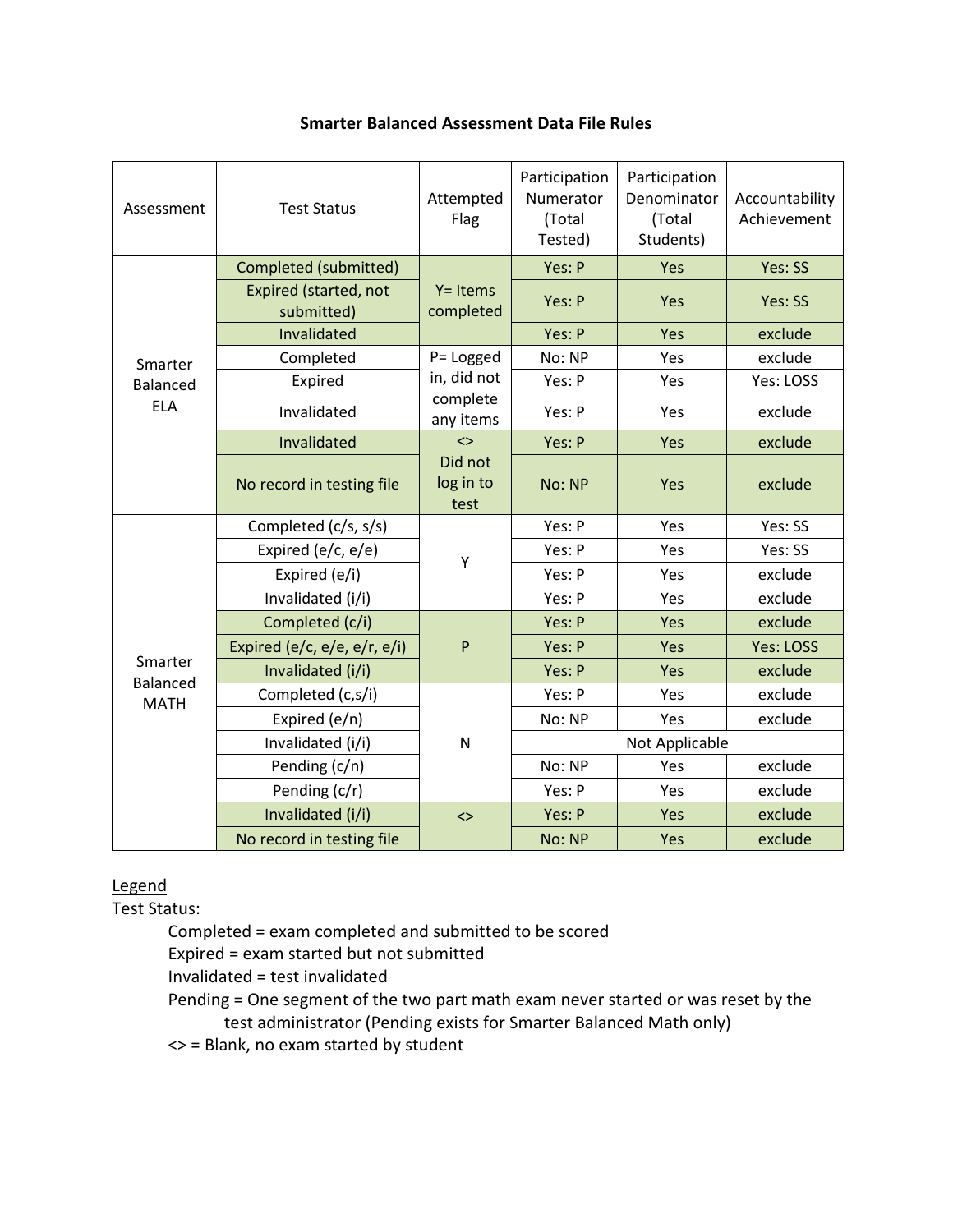*SUB-Statuses for Math exam* (Sub-status is required because the exam has two segments: Multiple Choice and Performance Task)

- c = Completed; subtest submitted to be scored
- e = Expired; subtest not submitted
- i = Subtest invalidated
- r = Reset; subtest reset after started. Temporary test segment status only (typically occurs when appropriate accommodations have not been set in TIDE)
- n = No Activity; subtest status only. Never started/logged into the subtest; displays as blank.
- s = Scored; Completed subtest

## Attempted Flag:

Y = student attempted items within the exam

P = student logged into exam but did not complete any items

<> = Blank, no exam started by student OR exam invalidated before submitted for scoring

SS = Scale Score included in accountability calculations

LOSS = Record is assigned the Lowest Obtainable Scale Score (LOSS) and included in accountability calculations

Exclude = Record is excluded from inclusion in accountability calculations

| <b>Test Status</b> | Attempted<br>Flag | Participation<br>Numerator<br>(Total<br>Tested) | Participation<br>Denominator<br>(Total<br>Students) | Accountability<br>Achievement |  |
|--------------------|-------------------|-------------------------------------------------|-----------------------------------------------------|-------------------------------|--|
| Completed          |                   | Yes: P                                          | Yes                                                 | Yes: SS                       |  |
| <b>Expired</b>     | Υ                 | Yes: P                                          | <b>Yes</b>                                          | Yes: SS                       |  |
| Invalidated        |                   | Yes: P                                          | Yes                                                 | exclude                       |  |
| Completed          |                   |                                                 | Not Applicable                                      |                               |  |
| Expired            | P                 | Yes: P                                          | Yes                                                 | Yes: LOSS                     |  |
| Invalidated        |                   | Yes: P                                          | Yes                                                 | exclude                       |  |
| $\leq$             | $\leq$            | No: NP                                          | Yes                                                 | exclude                       |  |

## **Connecticut Alternate Assessment (CTAA) Data File Rules**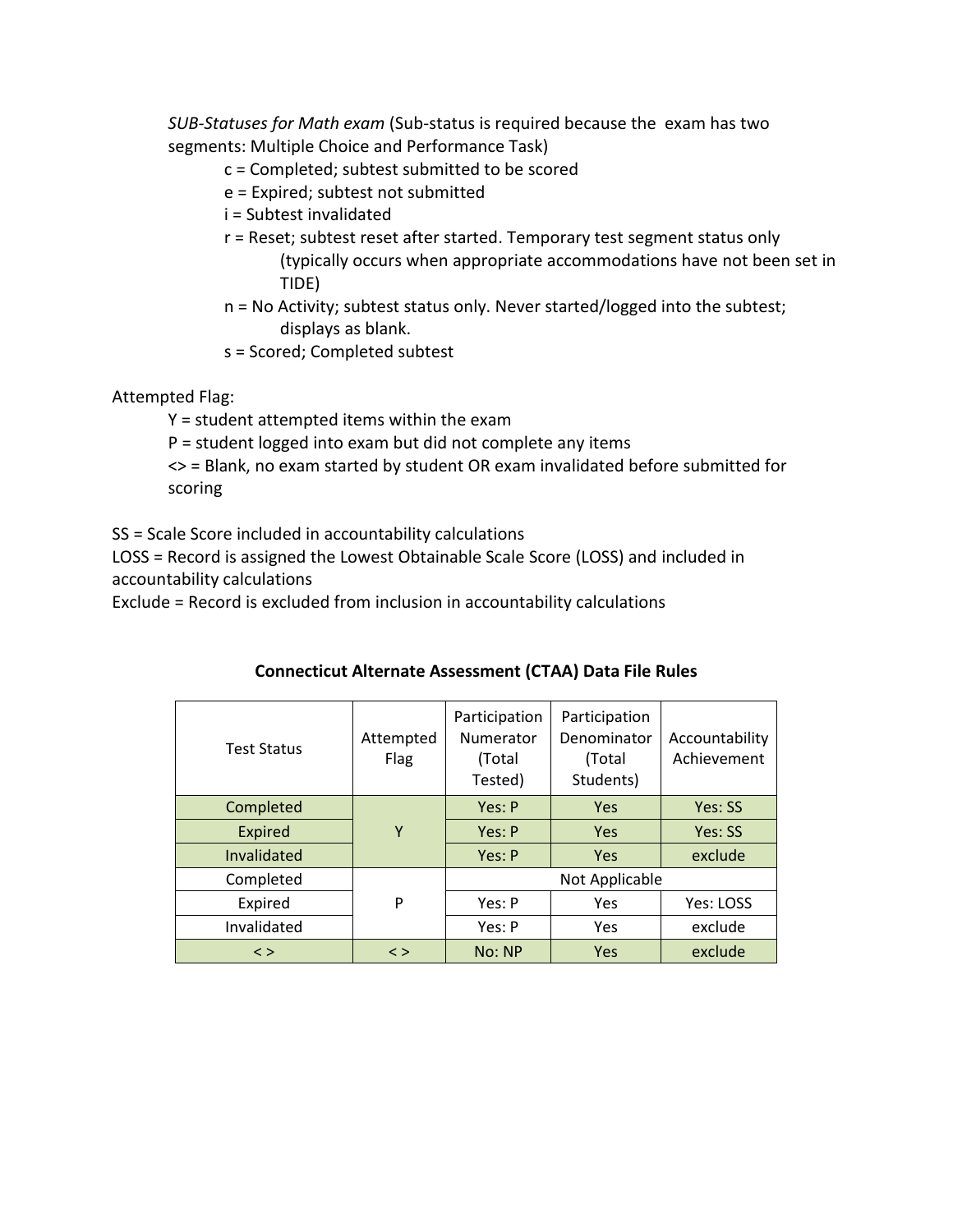## **Next Generation Science Standards Assessment (NGSS) and the Connecticut Alternate Science Assessment (CTAS) Data File Rules**

Note: Results from the science assessments in 2017-18 were not reported and are not included in achievement calculations. However, participation rates were generated and included in 2017-18 accountability reports.

| <b>Test Status</b> | Attempted<br>Flag | Participation<br>Numerator<br>(Total<br>Tested) | Participation<br>Denominator<br>(Total<br>Students) |  |
|--------------------|-------------------|-------------------------------------------------|-----------------------------------------------------|--|
| Completed          |                   | Yes: P                                          | Yes                                                 |  |
| <b>Expired</b>     | Υ                 | Yes: P                                          | <b>Yes</b>                                          |  |
| Invalidated        |                   | Yes: P                                          | Yes                                                 |  |
| $\langle$ $>$      | $\langle$ $>$     | No: NP                                          | Yes                                                 |  |

#### **SAT Data File Rules**

| Number of Subject-<br>Level Test Items<br>Answered | Attempted-<br>ness | <b>SAT</b><br>Student<br>Participated<br>Indicator $=$ | Participation<br>Numerator<br>(Total<br>Tested) | Participation<br>Denominator<br>(Total<br>Students) | Accountability<br>Achievement |
|----------------------------------------------------|--------------------|--------------------------------------------------------|-------------------------------------------------|-----------------------------------------------------|-------------------------------|
| $>=1$                                              |                    | Υ                                                      | Yes: P                                          | Yes                                                 | Yes: SS                       |
| 0                                                  | P                  |                                                        | Yes: P                                          | Yes                                                 | <b>LOSS</b>                   |
| $\langle$ >                                        | $\langle$ $>$      | N                                                      | No: NP                                          | Yes                                                 | exclude                       |
| $\langle$ >                                        | $\langle$ $>$      | $\langle$ >                                            | No: NP                                          | Yes                                                 | exclude                       |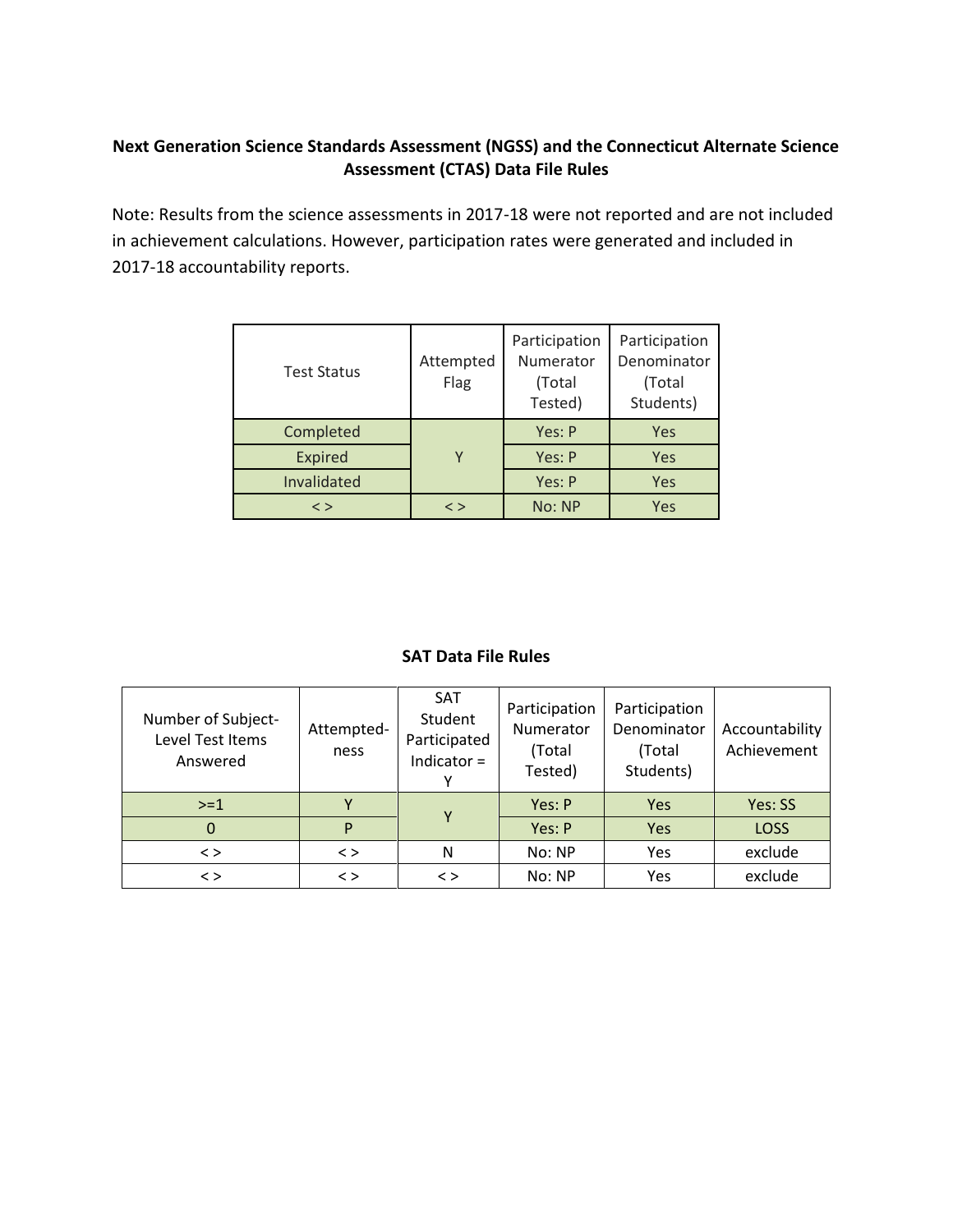## Performance Index Methodology

*Excerpt from Using Accountability Results to Guide Improvement, 4th edition (p. 56 – 59)*

#### **Background**

Connecticut first implemented a performance index for school and district accountability purposes in 2012. The performance index was calculated by converting Connecticut Mastery Test (CMT) and Connecticut Academic Performance Test (CAPT) achievement levels to a scale of 0 to 100. This approach recognized and valued improvement in student achievement at all performance levels, not just from 'not proficient' to 'proficient'. It raised expectations by setting the target that all students perform at the higher 'goal' level versus the 'proficient' level.

While practitioners were generally pleased with this index, they wondered if using scale scores to calculate the index instead of achievement levels would yield an even more precise measure of student achievement. Consequently, Connecticut State Department of Education (CSDE) staff consulted with faculty from the University of Connecticut to explore this possibility. The explanation that follows outlines the specific methodology for converting scale scores for the various state assessments into Connecticut's performance index.

#### Scale Scores Improve Index Calculations

Individual student results from the English language arts (ELA) and Mathematics assessments are reported in terms of scale scores and achievement levels. Achievement levels are used as a way of categorizing student performance in a content area. The levels represent broad groupings of performance that are developed based on the judgment of content experts. Operationally, the levels are used as a starting point in discussing a student's test scores.

Achievement levels are derived from underlying scale scores. The underlying scale or ruler provides a more continuous measure of student performance such that one student with a significantly greater scale score than another student in the same achievement level can be said to be performing higher.

For district- and school-level accountability, Connecticut uses student scale scores, not achievement levels, to calculate performance index scores in ELA and Mathematics. This approach to performance index calculation acknowledges that the assessments were not developed to solely classify students into broad achievement levels. On the contrary, they were developed to provide a more precise measure of student performance.

This approach of mapping scale scores instead of achievement levels to index values is consistent with the [position paper](https://portal.smarterbalanced.org/library/en/interpretation-and-use-of-scores-and-achievement-levels.pdf) released by the Smarter Balanced Assessment Consortium wherein they assert that

*"…they [achievement levels] will be less precise than scale scores for describing student gains over time or changes in achievement gaps among groups, since they do not reveal changes of student scores within the bands defined by the achievement levels. Furthermore, there is not a critical shift in student knowledge or understanding that occurs at a single cut score point. Thus, the achievement levels should be understood as*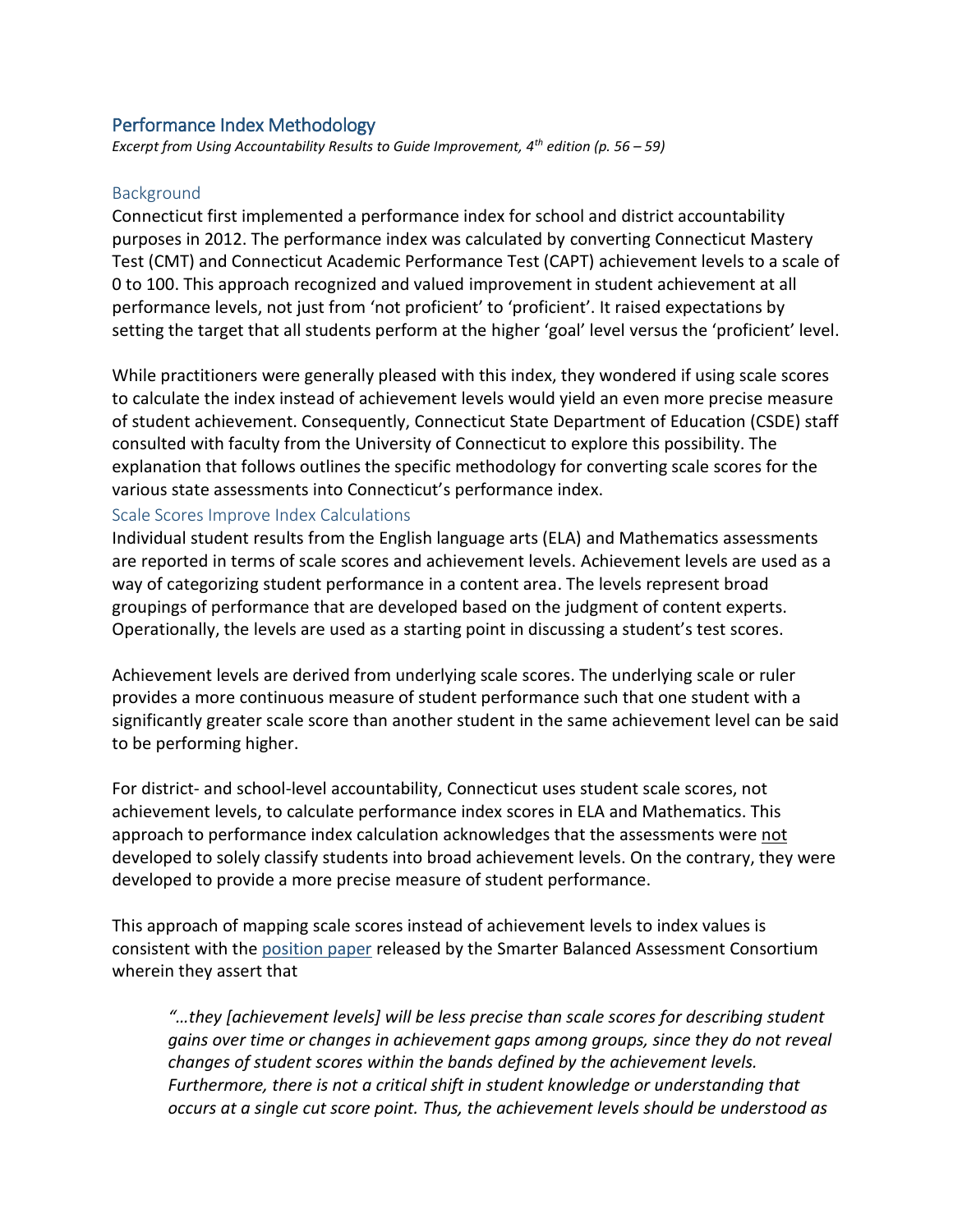*representing approximations of levels at which students demonstrate mastery of a set of concepts and skills, and the scale scores just above and below an achievement level as within a general band of performance."*

The index calculation is more sensitive to changes in student performance over time and provides an improved assessment of aggregate growth of students at the subgroup, school, and district levels.

The new calculation moves the performance index to a 0-110 scale. Important considerations in defining the index are that it allows for: (a) a comparison of schools and districts not only within a year, but also across years, and (b) bonus points to be assigned for the highest performing students (100-110). To meet these requirements, the individual student index will be set to zero if a student obtains the lowest obtainable scale score (LOSS) for the student's grade, and 110 if the student obtains the highest obtainable scale score (HOSS). Although the highest index value at the school, district, and subgroup level is 100, giving scores ranging from 100 to 110 to students who are the highest performing will have the effect of rewarding these schools and districts by weighting these scores additionally in the computation of the new performance index. Further information is provided in Tables 1-3, including the lowest and highest obtainable scores for all state assessments: Smarter Balanced ELA and Mathematics, the Connecticut Alternate Assessments (CTAA) in ELA and Mathematics, and SAT Evidence-based Reading and Writing and Mathematics.

#### <span id="page-6-0"></span>Calculating the Performance Index

The formula used to convert student scale scores (Smarter Balanced, CTAA, and SAT) to an index value is presented below.

$$
Index = \frac{Scale\ Score - Loss}{Range} * 110
$$

The following examples use information from Tables 1-3 to convert student scores to index values.

If a Grade 3 student earns a vertical scale score of 2400 on the ELA portion of the Smarter Balanced assessment, the index value for this score is 61.8. The calculation is performed as follows:

$$
Index = \frac{2400 - 2114}{509} * 110 = 61.8
$$

If a Grade 8 student earns a scale score of 1276 on the Math portion of the CTAA assessment, the index value for this score is 92.9. The calculation is performed as follows: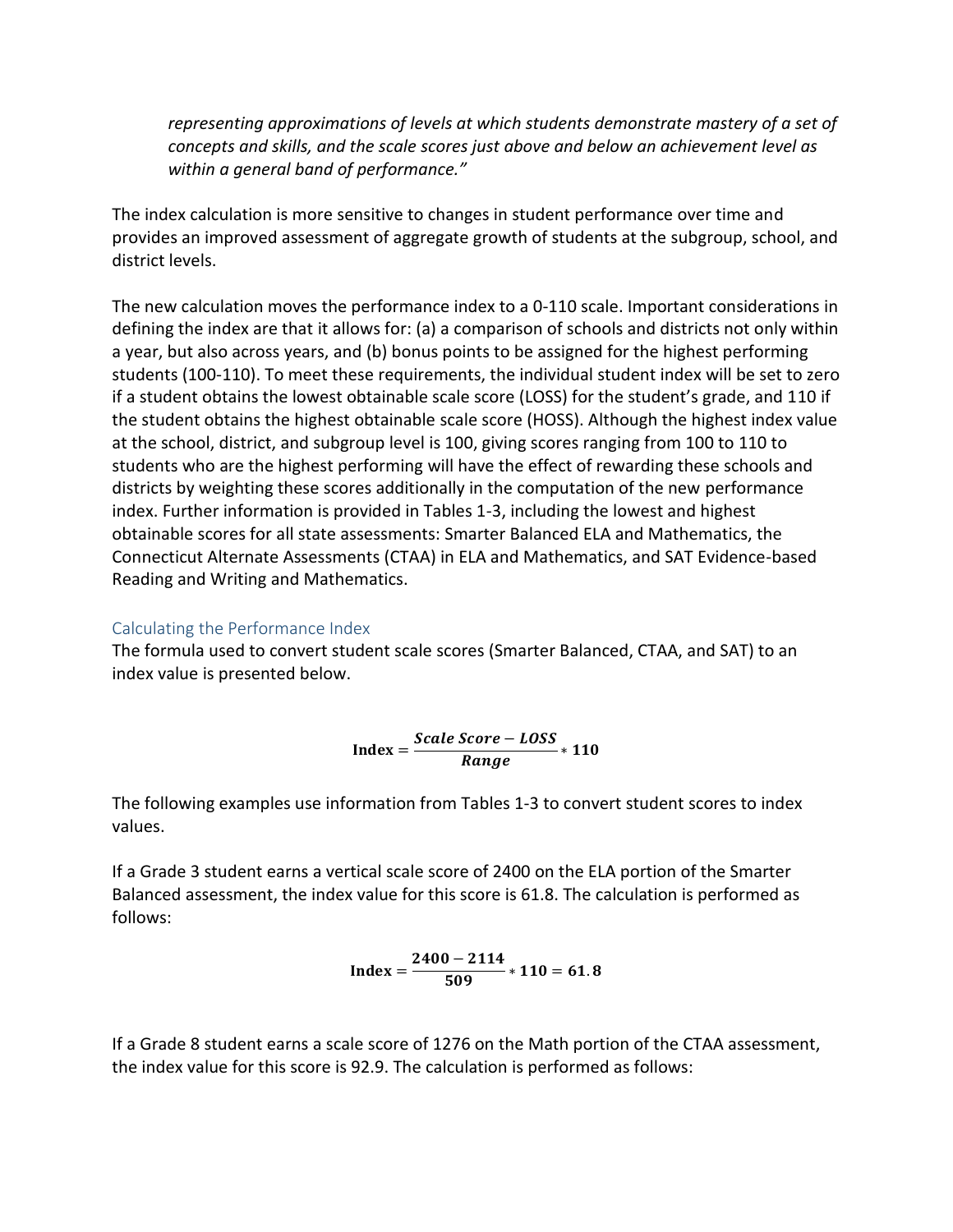$$
Index = \frac{1276 - 1200}{90} * 110 = 92.9
$$

Finally, when a Grade 11 student earns a Mathematics scale score of 590 on the SAT, the index value for the score is 71.5. The calculation is performed as follows:

$$
Index = \frac{590 - 200}{600} * 110 = 71.5
$$

Highest and Lowest Obtainable Scores and Range Tables

Table 1.

Smarter Balanced ELA and Mathematics Highest (HOSS) and Lowest (LOSS) Obtainable Scale Scores and Range

| Subject    | Grade | <b>LOSS</b> | <b>HOSS</b> | <b>RANGE</b> | Subject     | Grade | <b>LOSS</b> | <b>HOSS</b> | <b>RANGE</b> |
|------------|-------|-------------|-------------|--------------|-------------|-------|-------------|-------------|--------------|
| <b>ELA</b> | 3     | 2114        | 2623        | 509          | <b>MATH</b> | 3     | 2189        | 2621        | 432          |
|            | 4     | 2131        | 2663        | 532          |             | 4     | 2204        | 2659        | 455          |
|            | 5     | 2201        | 2701        | 500          |             | 5     | 2219        | 2700        | 481          |
|            | 6     | 2210        | 2724        | 514          |             | 6     | 2235        | 2748        | 513          |
|            | 7     | 2258        | 2745        | 487          |             | 7     | 2250        | 2778        | 528          |
|            | 8     | 2288        | 2769        | 481          |             | 8     | 2265        | 2802        | 537          |